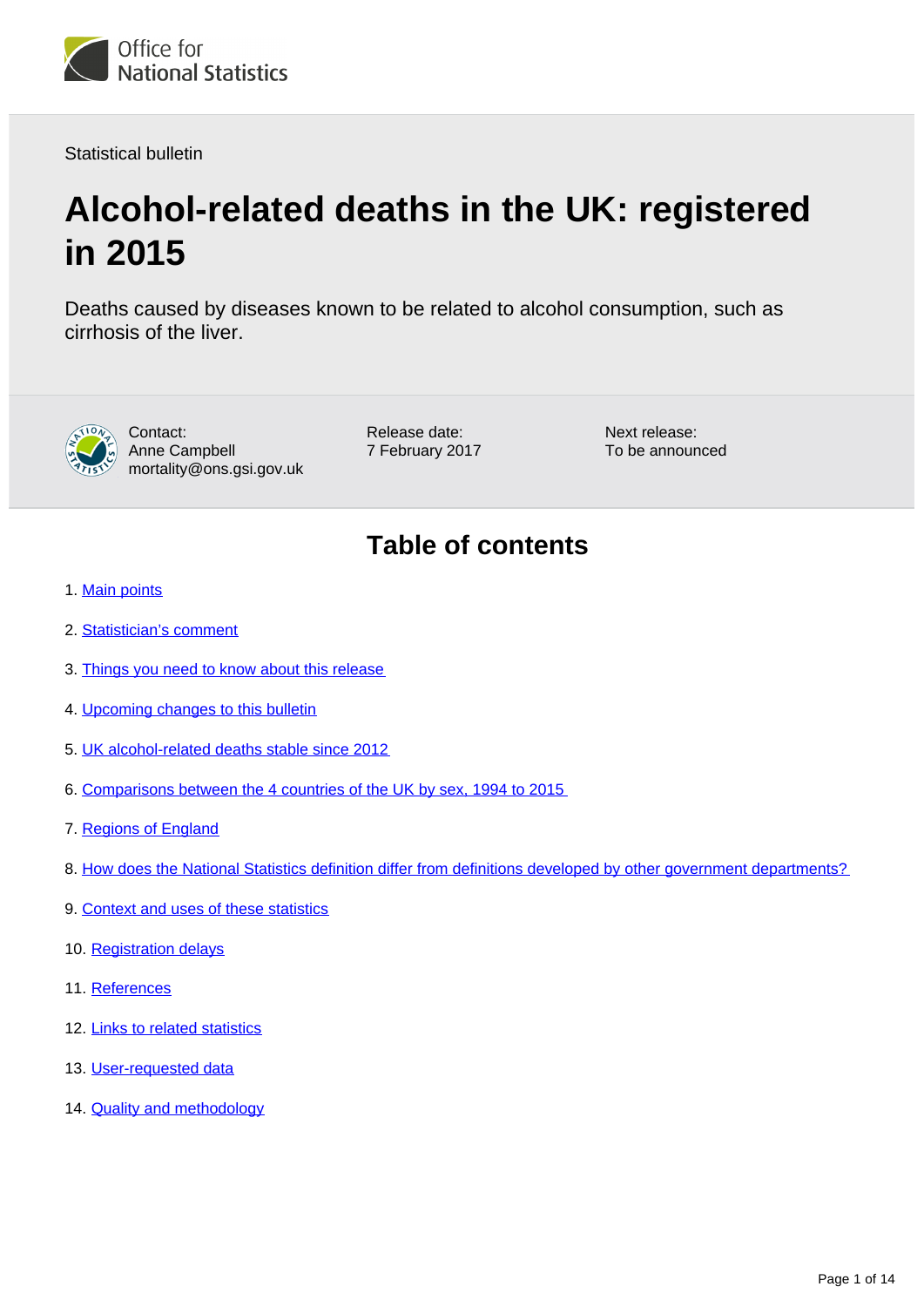## <span id="page-1-0"></span>**1 . Main points**

- In 2015, there were 8,758 alcohol-related deaths in the UK, an age-standardised rate of 14.2 deaths per 100,000 population.
- For the UK as a whole, alcohol-related death rates have not changed in recent years, but the rate in 2015 is still higher than that observed in 1994.
- The majority of alcohol-related deaths (65%) in the UK in 2015 were among males.
- For both males and females, rates of alcohol-related death were highest in those aged 55 to 64 years in 2015.
- Scotland remains the UK constituent country with the highest rate of alcohol-related deaths in 2015; yet, Scotland has also seen the largest decrease in its rates since they peaked in the early 2000s.

## <span id="page-1-1"></span>**2 . Statistician's comment**

"The statistics suggest that the prevalence of alcohol-related deaths has remained relatively stable over recent years. However, on a sub-UK level, it is notable that Scotland, the area with the highest numbers of alcoholrelated deaths, has also seen the fastest reductions in mortality in recent years."

Dr Annie Campbell, Health Analysis and Life Events, Office for National Statistics.

## <span id="page-1-2"></span>**3 . Things you need to know about this release**

### **What is the National Statistics definition of alcohol-related deaths?**

The National Statistics definition of alcohol-related deaths includes underlying causes of death regarded as those being most directly due to alcohol consumption, as shown in Table 1. The definition is primarily based on chronic conditions associated with long-term abuse of alcohol and, to a lesser extent, acute conditions. Apart from poisoning with alcohol (accidental, intentional or undetermined), the definition excludes other external causes of death, such as road traffic and other accidents. The definition was developed for the purposes of monitoring alcohol-related deaths across all the constituent countries of the UK, using consistent methodology based solely on the information collected at death registration. Therefore, our definition differs from those developed within some constituent countries.

The definition does not include diseases that are partially attributable to alcohol, such as cancers of the mouth, oesophagus and liver. However, all deaths from chronic liver disease and cirrhosis (excluding biliary cirrhosis) are included, even when alcohol is not specifically mentioned on the death certificate.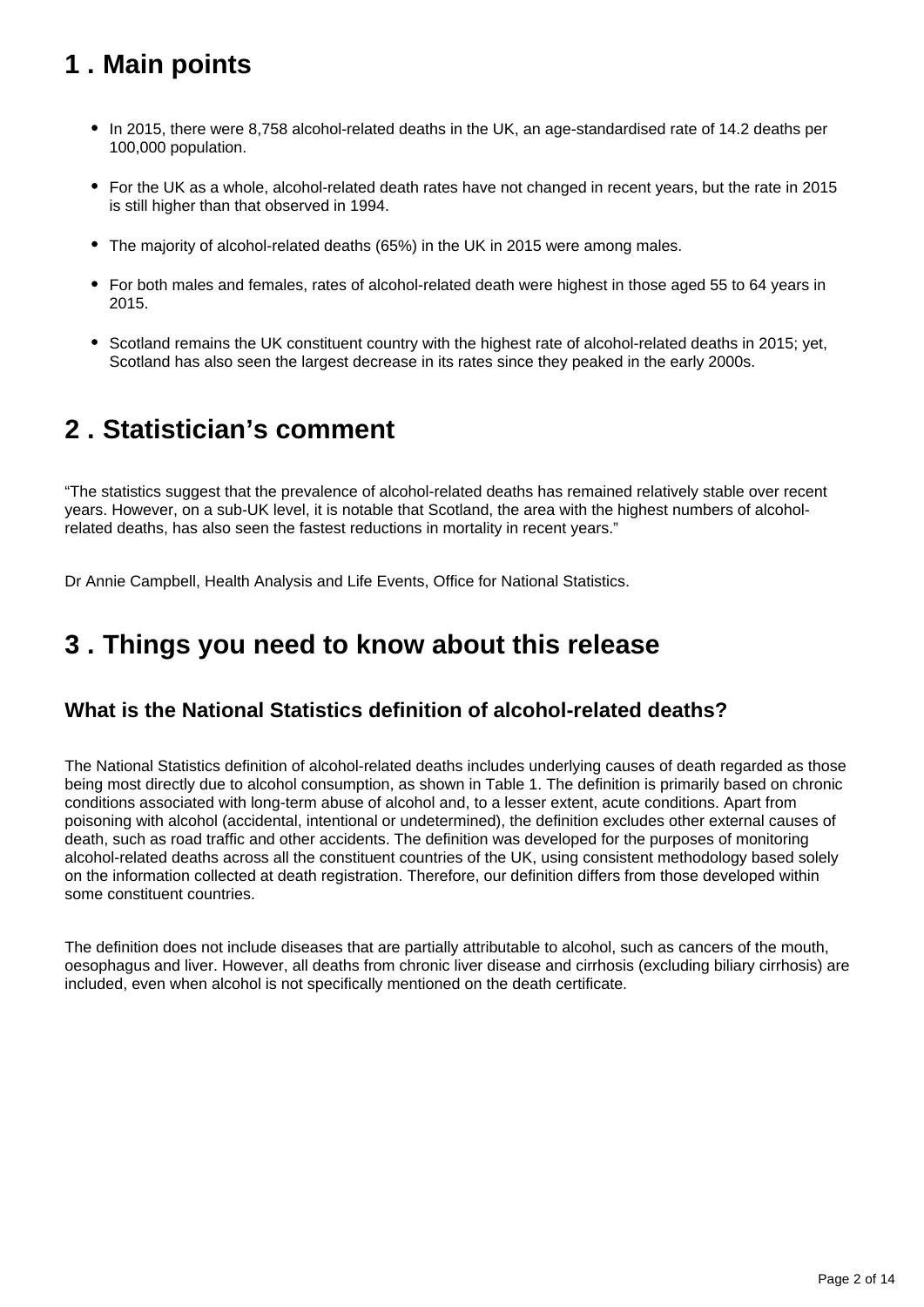#### **Table 1: National Statistics definition of alcohol-related deaths, International Classification of Diseases, Tenth Revision (ICD-10)**

| $ICD-10$<br>code  | Description of Condition                                                       |
|-------------------|--------------------------------------------------------------------------------|
| F <sub>10</sub>   | Mental and behavioural disorders due to use of alcohol                         |
| G31.2             | Degeneration of nervous system due to alcohol                                  |
| G62.1             | Alcoholic polyneuropathy                                                       |
| 142.6             | Alcoholic cardiomyopathy                                                       |
| K <sub>29.2</sub> | Alcoholic gastritis                                                            |
| K70               | Alcoholic liver disease                                                        |
| K73               | Chronic hepatitis, not elsewhere classified                                    |
| K74               | Fibrosis and cirrhosis of liver (Excluding K74.3-K74.5 - Biliary<br>cirrhosis) |
| K86.0             | Alcohol induced chronic pancreatitis                                           |
| X45               | Accidental poisoning by and exposure to alcohol                                |
| X65               | Intentional self-poisoning by and exposure to alcohol                          |
| Y15               | Poisoning by and exposure to alcohol, undetermined intent                      |
|                   |                                                                                |

Source: Office for National Statistics

Figures are based on deaths registered in each calendar year, rather than occurring in each year. Since the majority of alcohol-related deaths registered in 2015 in England and Wales also occurred in that year (92%, 6,700 out of 7,298 deaths), registration delays are likely to have minimal impact on the findings. Further information about registration delays can be found in the section "Registration delays".

## <span id="page-2-0"></span>**4 . Upcoming changes to this bulletin**

In the coming months we will be working to review our definition of alcohol-related deaths. This work is being conducted to improve the consistency of outputs on deaths related to the abuse of alcohol produced by different government departments across the UK. We will be holding a consultation on this definition in the summer of 2017 with the view to using an improved definition in our next release.

## <span id="page-2-1"></span>**5 . UK alcohol-related deaths stable since 2012**

For people in the UK, rates of alcohol-related deaths have remained at a similar level in recent years, with no statistical differences in the all person rate since 2012. In 2012, the age-standardised mortality rate for alcoholrelated deaths was 14.0 deaths per 100,000 population; whilst in 2015, the latest year of data, the agestandardised rate was 14.2 deaths per 100,000 population. The small fluctuations in this period are not statistically different. This time of relative stability follows a decrease in alcohol-related deaths from 2008 to 2012. Before 2008, there was a period of steady increase in alcohol-related deaths from 1994 that peaked in 2008. Figure 1 shows this trend over time for males, females and persons in the UK from 1994 to 2015.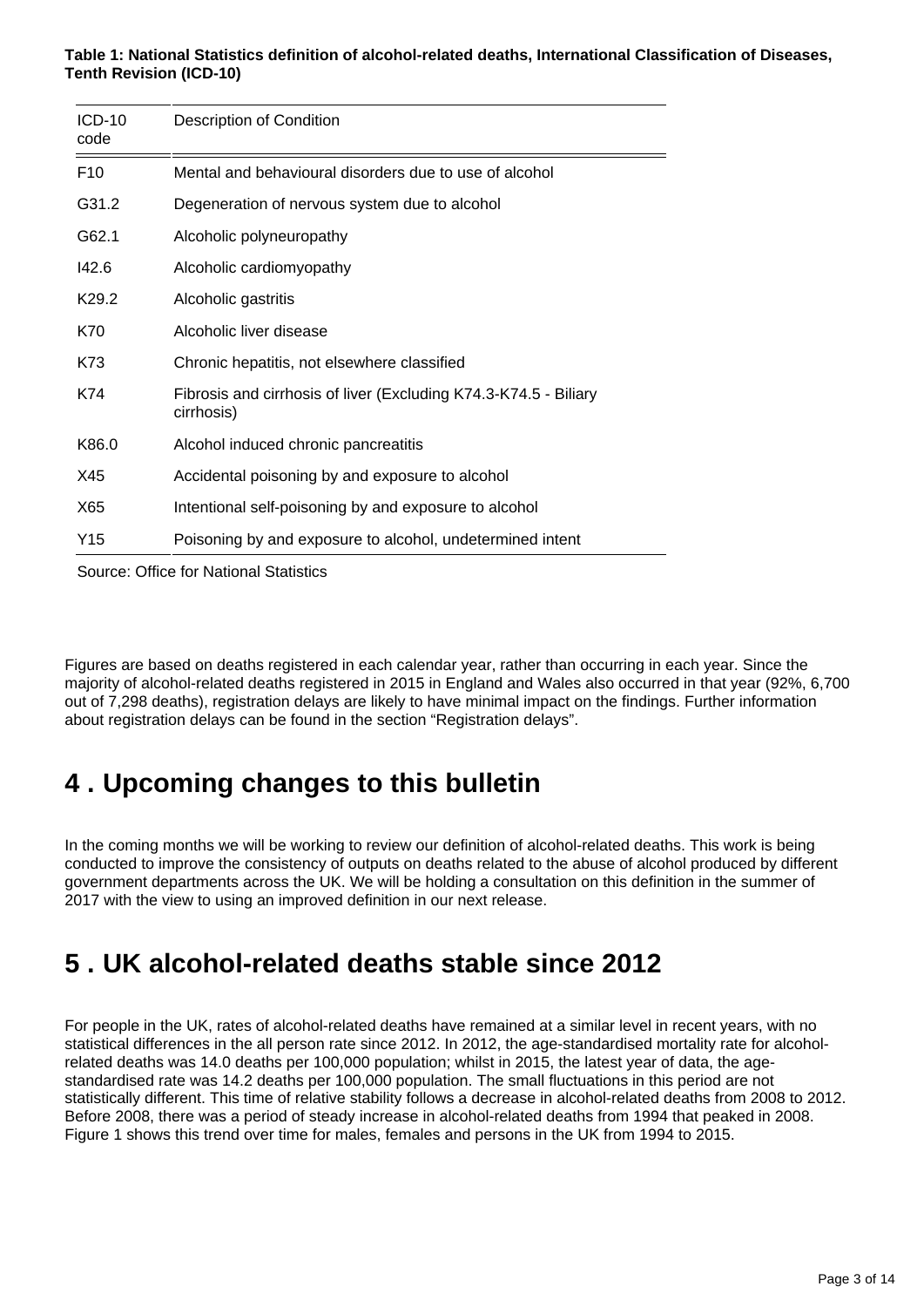#### **Figure 1: Age-standardised alcohol-related death rates per 100,000 population**

#### **UK, 1994 to 2015**



#### **Source: Office for National Statistics, National Records of Scotland, Northern Ireland Statistics and Research Agency**

#### **Notes:**

- 1. A common definition of alcohol-related death is used across the United Kingdom. See the "Things you need to know" section for more information
- 2. Rates are expressed per 100,000 population and standardised to the 2013 European Standard Population
- 3. Deaths of non-residents are included in figures for the UK
- 4. Figures are for deaths registered in each calendar year

Typically, age-standardised alcohol-related death rates are double that in males compared with females. For males, in 2015 the alcohol-related death rate was 19.2 per 100,000 males whereas for females it was 9.7 per 100,000 females. This pattern is observed consistently each year from 1994 to 2015.

The alcohol-related death rate for the UK as a whole is comparable with those of other countries in Western Europe and North America ([WHO, 2014\)](http://gamapserver.who.int/gho/interactive_charts/gisah/death_rates_cirrhosis/atlas.html).

### **Alcohol-related death rates highest among 55 to 64-year-olds in 2015**

A breakdown of UK alcohol-related deaths by age group shows that in 2015 the highest alcohol-related death rate was amongst those aged 60 to 64 years for males (44.9 per 100,000 males). Whereas for females the highest death rate was amongst those aged 55 to 59 years with a rate of 23.1 per 100,000 females; this is shown in Figure 2.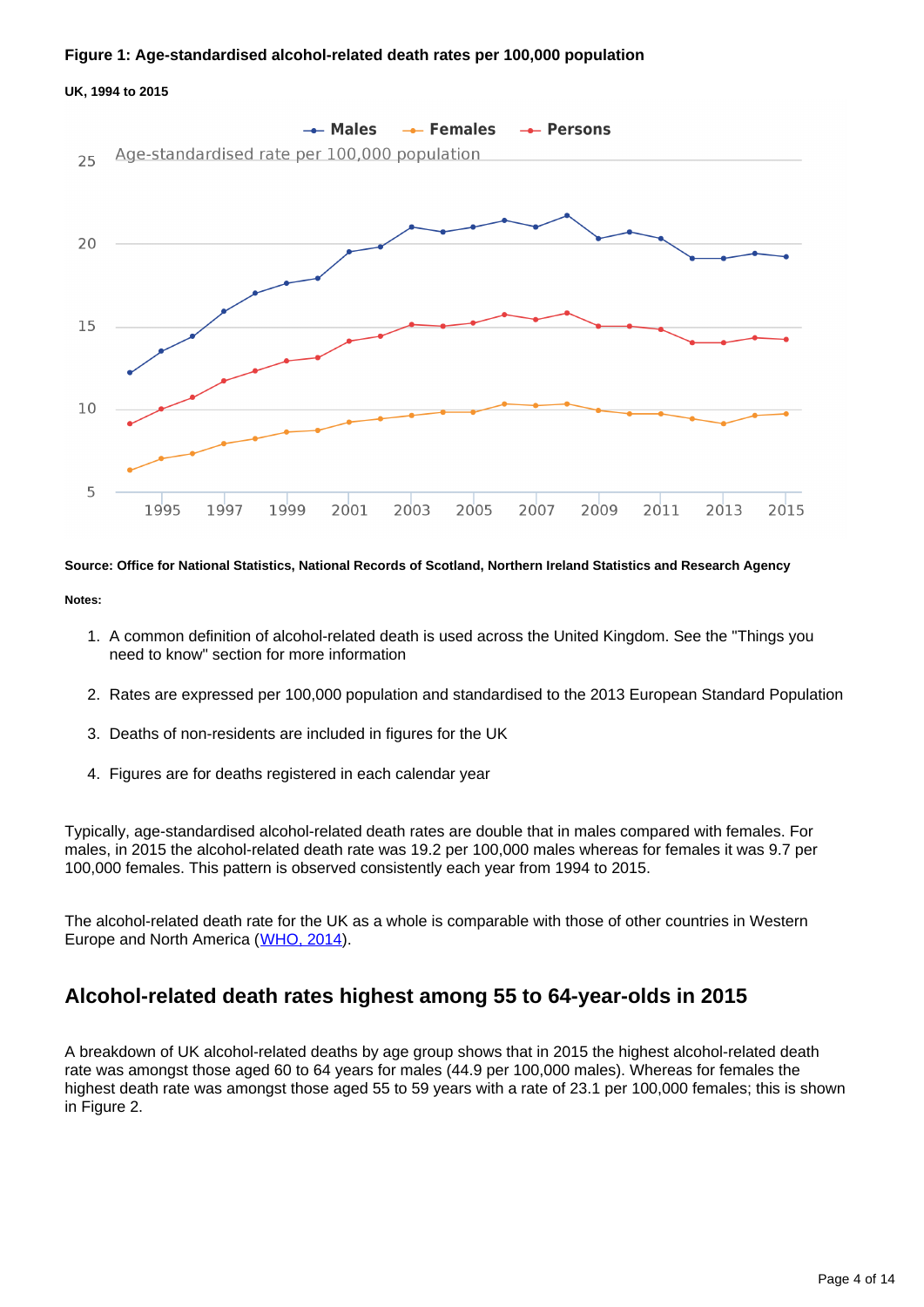#### **Figure 2: Age-specific alcohol-related death rates per 100,000 population**

**UK, 2015**



### **Alcohol-related death rates decreased among those younger than 65 years since peaking in the late 2000s**

For males, age-specific rates of alcohol-related death for those aged under 65 years of age have decreased since they peaked in 2008. Whilst for males aged 65 and over, alcohol-related death rates have either remained at a similar level or have increased from 2008 to 2015.

For females, since 2008 there has only been a statistically significant decrease in alcohol-related death rates for those aged 50 to 54. For all other age-groups, similar rates have been observed in the period between 2008 and 2015.

### <span id="page-4-0"></span>**6 . Comparisons between the 4 countries of the UK by sex, 1994 to 2015**

Since 1994, alcohol-related death rates in Scotland have tended to be higher for both sexes compared with the other constituent countries. Alcohol-related death rates amongst the other countries have, broadly speaking, been similar to each other over the period 1994 to 2015.

Most recently, all 4 UK constituent countries had higher rates of alcohol-related deaths in 2015 than in 1994 despite recent declining trends since the mid-2000s. These trends over time can be seen in Figures 3 and 4.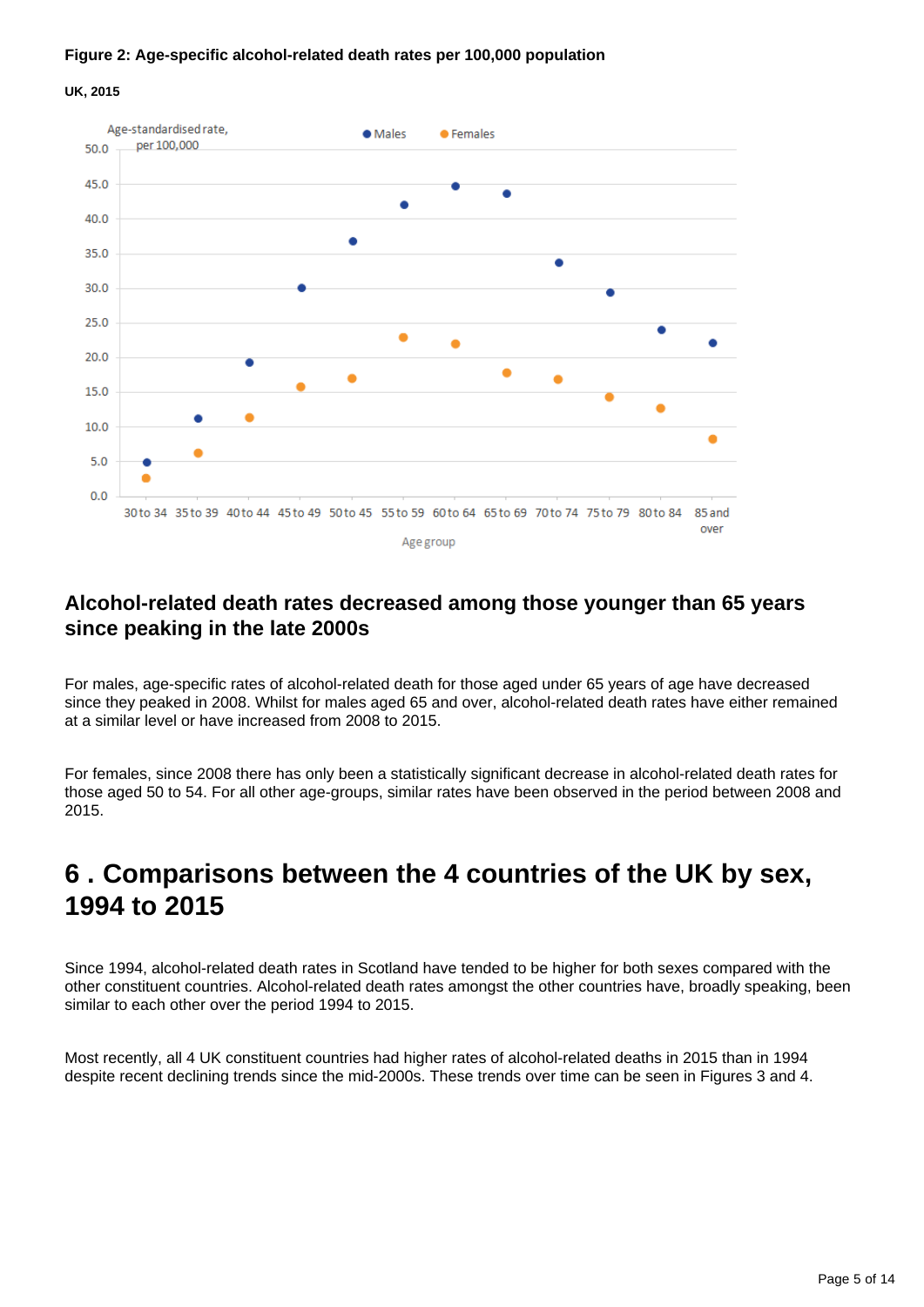### **Males in Scotland experienced the fastest decrease in alcohol-related death rates since 2003**

For males, since reaching a peak in the early 2000s, there has been a marked decrease in rates of alcoholrelated deaths in Scotland. This decrease is greater than that for England, Wales or Northern Ireland, as shown in Figure 3. Despite the decrease in the alcohol-related death rate in Scotland among males, the rate in 2015 (30.0 per 100,000 males) remains higher than that in 1994 (23.3 per 100,000 males), when our time series began.

Northern Ireland data on alcohol-related deaths has a high degree of variability over time since 1994. In 2015, the alcohol-related death rate among males in Northern Ireland was 24.4 deaths per 100,000 males. Despite this rate being 20% higher than that observed in 2014, these 2 rates were not statistically different.

Alcohol-related death rates among males in England and Wales remain similar to those observed in recent years.

**Figure 3: Age-standardised alcohol-related death rates per 100,000 males**



#### **UK constituent country, 1994 to 2015**

#### **Source: Office for National Statistics, National Records of Scotland, Northern Ireland Statistics and Research Agency**

#### **Notes:**

- 1. A common definition of alcohol-related death is used across the United Kingdom. See the ""Things you need to know"" section for more information.
- 2. Rates are expressed per 100,000 population and standardised to the 2013 European Standard Population.
- 3. Deaths of non-residents are included in figures for the UK.
- 4. Figures are for deaths registered in each calendar year.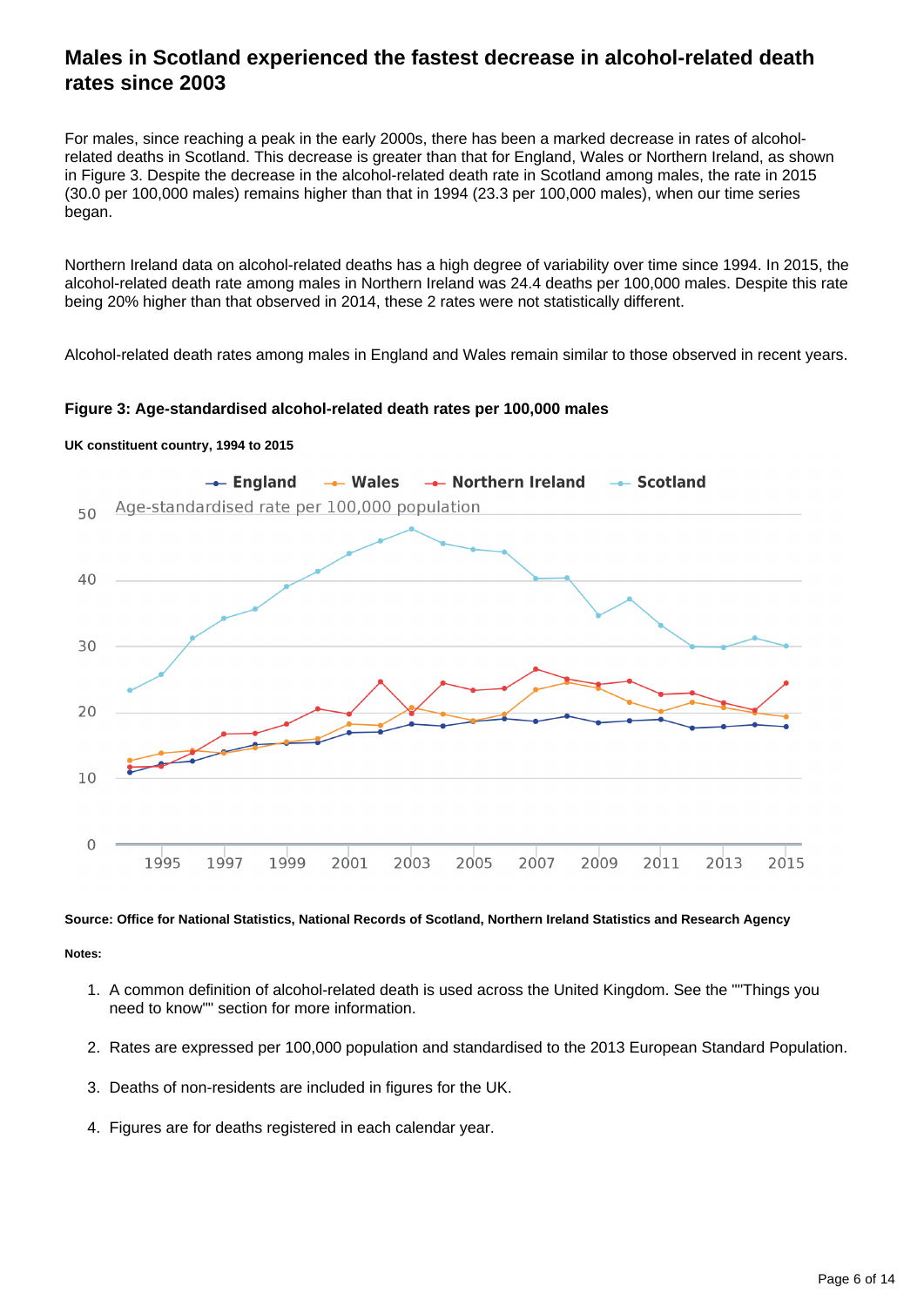### **Alcohol-related deaths among females are lowest in England**

In 2015, the alcohol-related death rate among females in Northern Ireland was 12.4 deaths per 100,000 females. Despite the rate in 2015 being the highest for females in Northern Ireland since our records began in 1994, this rate was not statistically different to that observed in 2014. Since 1994, rates of alcohol-related deaths among females in Northern Ireland have been volatile, often fluctuating year-on-year. Despite the fluctuations, rates across time have often not been statistically different from each other as a result of the generally small number of deaths creating a wider degree of uncertainty around estimates.

As shown in Figure 4, there were minimal, statistically not significant changes in female alcohol-related death rates from 2014 to 2015 for the remaining UK constituent countries (England, Wales and Scotland). Across time, the lowest rates of alcohol-related deaths among females have typically been observed in England.

#### **Figure 4: Age-standardised alcohol-related death rates per 100,000 females**





#### **Source: Office for National Statistics, National Records of Scotland, Northern Ireland Statistics and Research Agency**

**Notes:**

- 1. A common definition of alcohol-related death is used across the United Kingdom. See the ""Things you need to know"" section for more information.
- 2. Rates are expressed per 100,000 population and standardised to the 2013 European Standard Population.
- 3. Deaths of non-residents are included in figures for the UK.
- 4. Figures are for deaths registered in each calendar year.

## <span id="page-6-0"></span>**7 . Regions of England**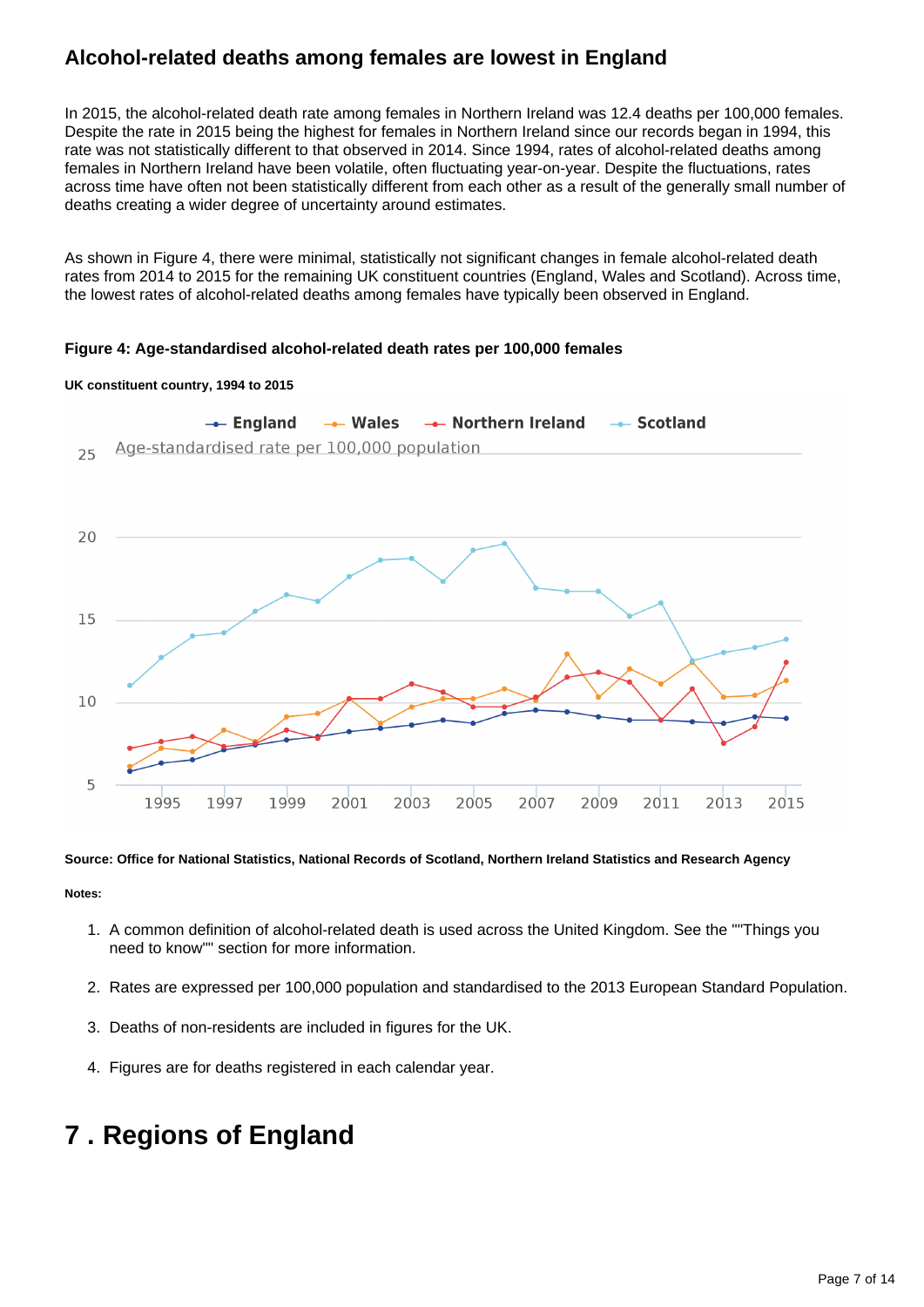### **Alcohol-related death rates for both sexes remained highest in the North East in 2015**

For both sexes, the North East had the highest alcohol-related death rate in 2015: for males this was 25.0 per 100,000 population and for females this was 14.4 per 100,000 population. The lowest alcohol-related death rate for males was 12.6 per 100,000 population observed in the East of England, consistent with previous years; for females, the lowest alcohol-related death rate was 6.1 per 100,000 females and occurred in London.

With the exception of London, alcohol-related death rates have increased in regions of England since the mid-1990s and have tended to be higher in the north of England relative to the south of England. Since the mid-2000s, the alcohol-related death rate has declined in London, which now has one of the lowest alcohol-related death rates, whereas the rate has remained comparatively high in the north of England. In recent years, there has been very little change in alcohol-related death rates and their pattern across the regions of England. This is shown in Figures 5 and 6 for males and females respectively.

#### **Figure 5: Age-standardised rates of alcohol-related deaths for males, by region**



#### **England, 1995, 2005 and 2015**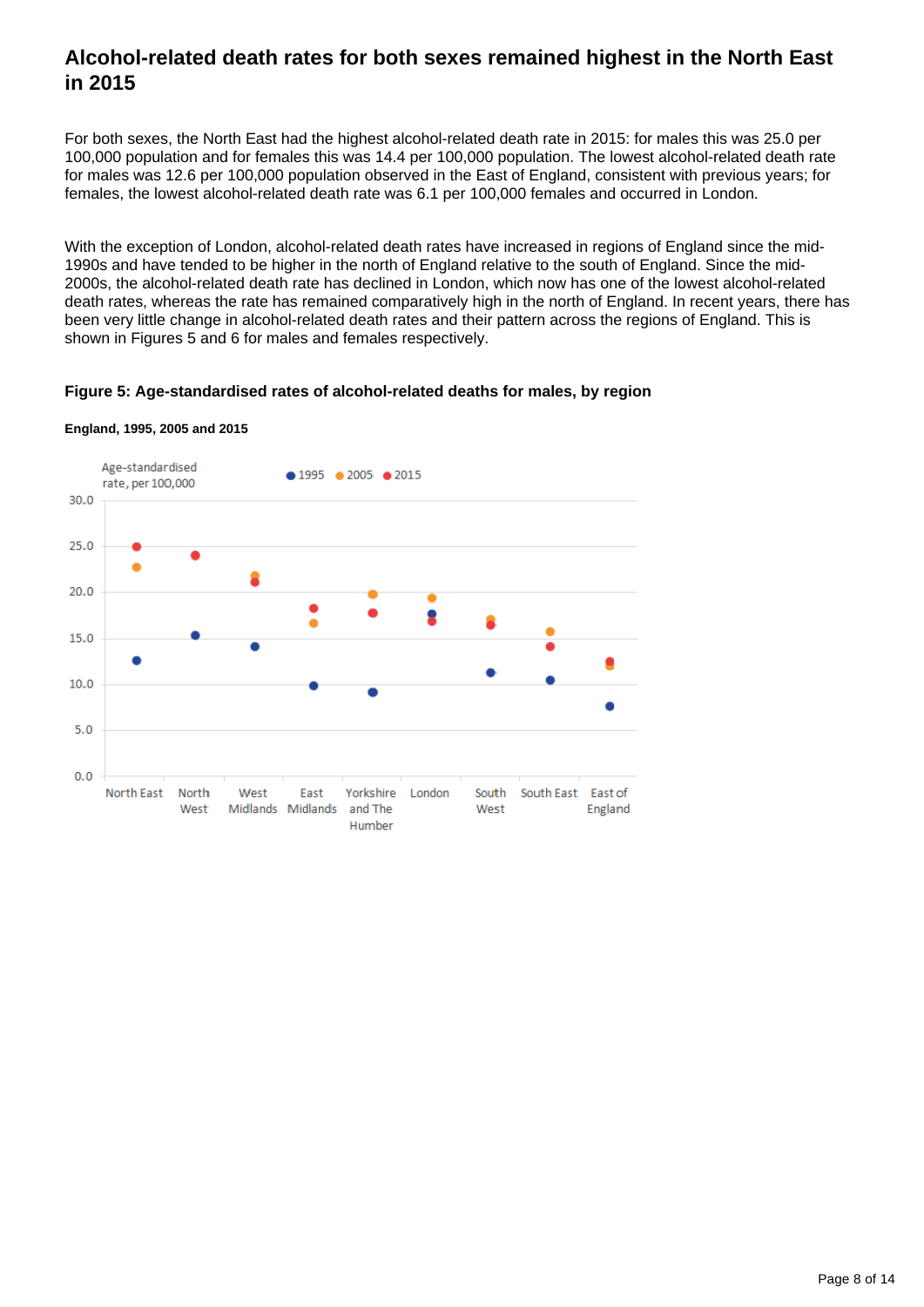#### **Figure 6: Age-standardised rates of alcohol-related deaths for females, by region**



#### **England, 1995, 2005 and 2015**

A possible explanation for regional differences in alcohol-related deaths could be that those in deprived areas are differentially affected by the alcohol they consume. Specifically, the alcohol consumption harm paradox shows that consumption in more deprived areas can often be the same or even less than that in less deprived areas but harm is elevated in the more deprived areas. This could be due to the existence of other health problems, differences in drinking habits and access to healthcare ([Jones et al, 2015\)](http://bmcpublichealth.biomedcentral.com/articles/10.1186/s12889-015-1720-7). The geographic variation in alcoholrelated death rates has been well documented in previous research. For example, [Breakwell et al. \(2007\)](http://www.ons.gov.uk/ons/rel/hsq/health-statistics-quarterly/no--33--spring-2007/health-statistics-quarterly.pdf) reported a strong link between higher alcohol-related death rates and those living in the most deprived neighbourhoods of England and Wales. Similarly, [Fone et al. \(2013\)](http://bmjopen.bmj.com/content/3/4/e002337.full) showed that those living in the most deprived areas of Wales were more likely to demonstrate harmful binge drinking behaviour than those in the least deprived areas. **[Erskine et al. \(2010\)](http://www.sciencedaily.com/releases/2010/05/100527101100.htm)** also supported these findings, additionally reporting higher risk of alcohol-related deaths in urban areas, after accounting for socio-economic status.

### <span id="page-8-0"></span>**8 . How does the National Statistics definition differ from definitions developed by other government departments?**

The National Statistics definition of alcohol-related deaths (see "Things you need to know") was developed for the purposes of monitoring alcohol-related deaths across all the constituent countries of the UK, using consistent methodology based solely on the information collected at death registration. Therefore, our definition differs from those developed within some constituent countries. The section "Upcoming changes to this bulletin" describes how we will be working to harmonise these statistics.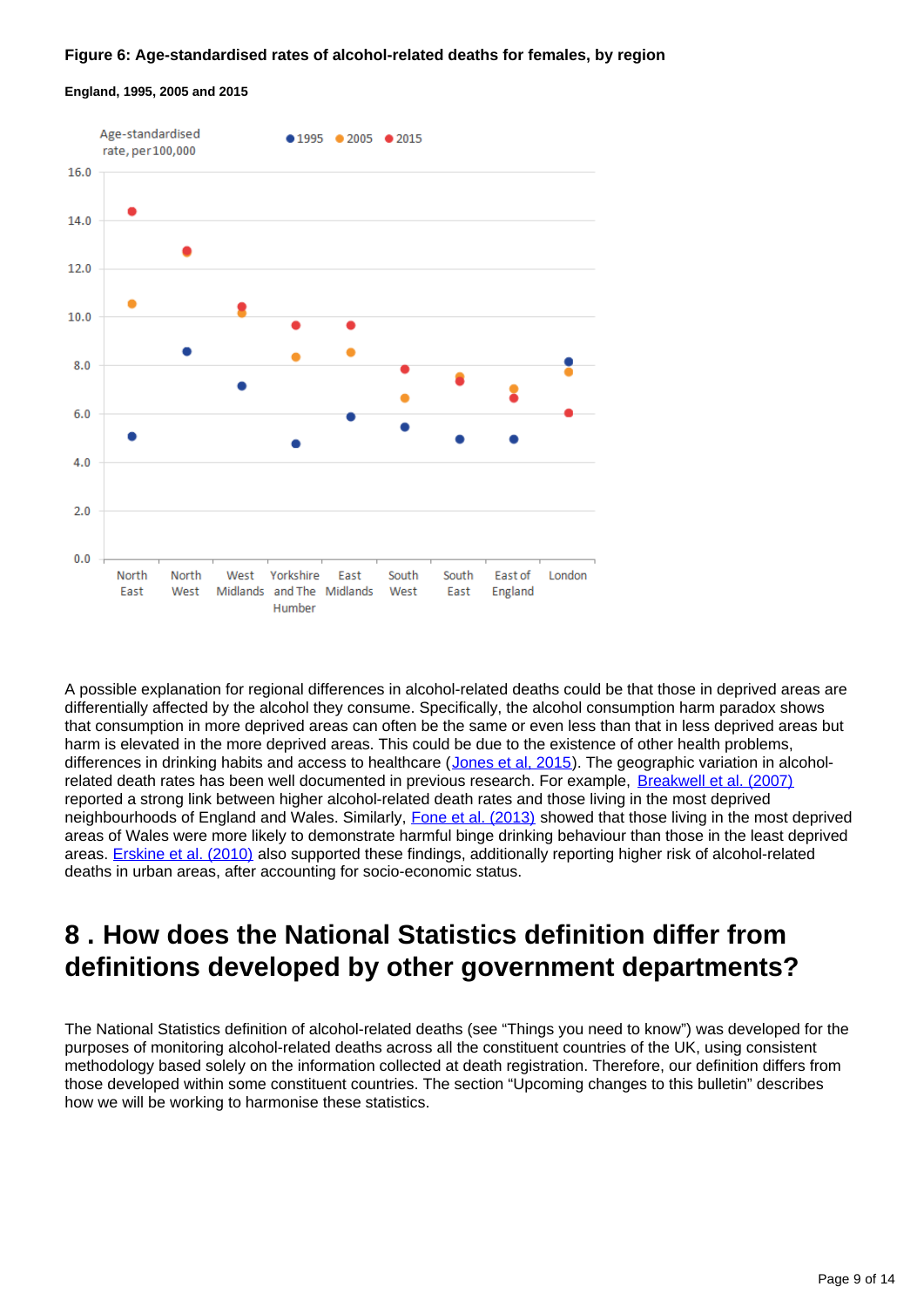Specifically, [Public Health England \(PHE\)](http://fingertips.phe.org.uk/profile/local-alcohol-profiles), [The Scottish Public Health Observatory \(ScotPHO\)](http://www.scotpho.org.uk/behaviour/alcohol/data/health-harm) and Public Health [Wales \(PHW\)](http://www.wales.nhs.uk/sitesplus/888/home) report alcohol deaths data using different definitions that aim to capture the wider burden of alcohol consumption on population health and health service use. A separate definition is not available for Northern Ireland, while PHW use the definition developed by PHE. These definitions include conditions where alcohol is the direct cause of all cases (also known as alcohol-specific or wholly-attributable conditions), as well as conditions where alcohol is causally implicated in some, but not all cases of the outcome (also known as partiallyattributable conditions).

For partially-attributable conditions the proportion of cases that are caused by alcohol is calculated for each condition. For example, [Jones and Bellis \(2014\)](http://www.cph.org.uk/publication/updating-england-specific-alcohol-attributable-fractions/) estimate that in England, 63% of oesophageal cancer cases among men and 51% among women aged 55 to 64 years are caused by alcohol consumption. In addition to chronic conditions like cancer and cardiovascular disease, some external causes of death such as road traffic accidents and falls are also attributable to alcohol. For example, [Jones and Bellis \(2014\)](http://www.cph.org.uk/publication/updating-england-specific-alcohol-attributable-fractions/) estimate that among 35 to 44-year-olds in England, alcohol consumption is responsible for 37% of male and 20% female deaths due to falls.

The differences between our definition and those used by each public health organisation mentioned are similar, so we will only highlight the major ones using PHE as an example.

First, the term "alcohol-related" is used in different contexts by the Office for National Statistics (ONS) and PHE. As used by us, it refers to alcohol-specific or wholly-attributable conditions (for example, alcoholic liver disease), as well as all cases of certain liver diseases even when alcohol is not specifically mentioned on the death certificate. Conversely, as used by PHE, the term "alcohol-related" refers to wholly-attributable and partiallyattributable conditions (for example, hypertensive diseases, various cancers and falls).

Second, we include all deaths from certain liver diseases – fibrosis and liver cirrhosis, and unspecified chronic hepatitis – in our definition on the assumption that, in England and Wales, many of them are caused by alcohol, even if this is not explicitly stated. Our assumption is based on the known under-reporting of alcoholism on death certificates due to death certifiers not being aware of previous alcoholism, or being uncertain of its relationship with the cause of death. It is our view that excluding deaths from these conditions will under-estimate the number of alcohol-related deaths. We exclude biliary cirrhosis, an autoimmune disease, from our definition because there is no evidence that it is associated with alcohol consumption. Conversely, PHE treat these liver diseases (including biliary cirrhosis) as partially-attributable to alcohol, so only a proportion of deaths from them are included in their alcohol-related deaths definition.

Third, although the list of wholly-attributable conditions in our definition and that of PHE is broadly similar, there are more of these alcohol-specific conditions on their list than on ours. One reason for this is that we only include the underlying cause of death in our definition, while PHE include conditions which are regarded as secondary causes, that is, those conditions that describe the nature of the injury sustained or other consequences of external causes of death.

There has been growing interest in the use of partially-attributable conditions to provide a truer burden of alcohol consumption on population health and use of health services associated with these conditions. For example, recent government guidelines recommend that both sexes consume no more than 14 units of alcohol per week and that these units should be spread over several days [\(Department of Health, 2016\).](https://www.gov.uk/government/consultations/health-risks-from-alcohol-new-guidelines) These guidelines stem from evidence showing that more than 14 units of alcohol per week increases the risk of developing conditions that are partially attributable to alcohol [\(Holmes et al., 2016\)](http://www.shef.ac.uk/polopoly_fs/1.538671!/file/Drinking_Guidelines_Final_Report_Published.pdf). Other government departments such as PHE use wholly and partially-attributable conditions to assess the wider impacts of alcohol consumption on hospital admissions [\(Public Health England, 2015\).](http://www.lape.org.uk/index.html)

The definitions of alcohol-related deaths developed by the public health organisations are not consistent and cannot be used to compare UK countries. We therefore recommend using the National Statistics definition to monitor trends for the UK and to make comparisons between its constituent countries. The country-specific definitions are useful in monitoring the wider impact of alcohol consumption within UK countries and for comparing local areas in England.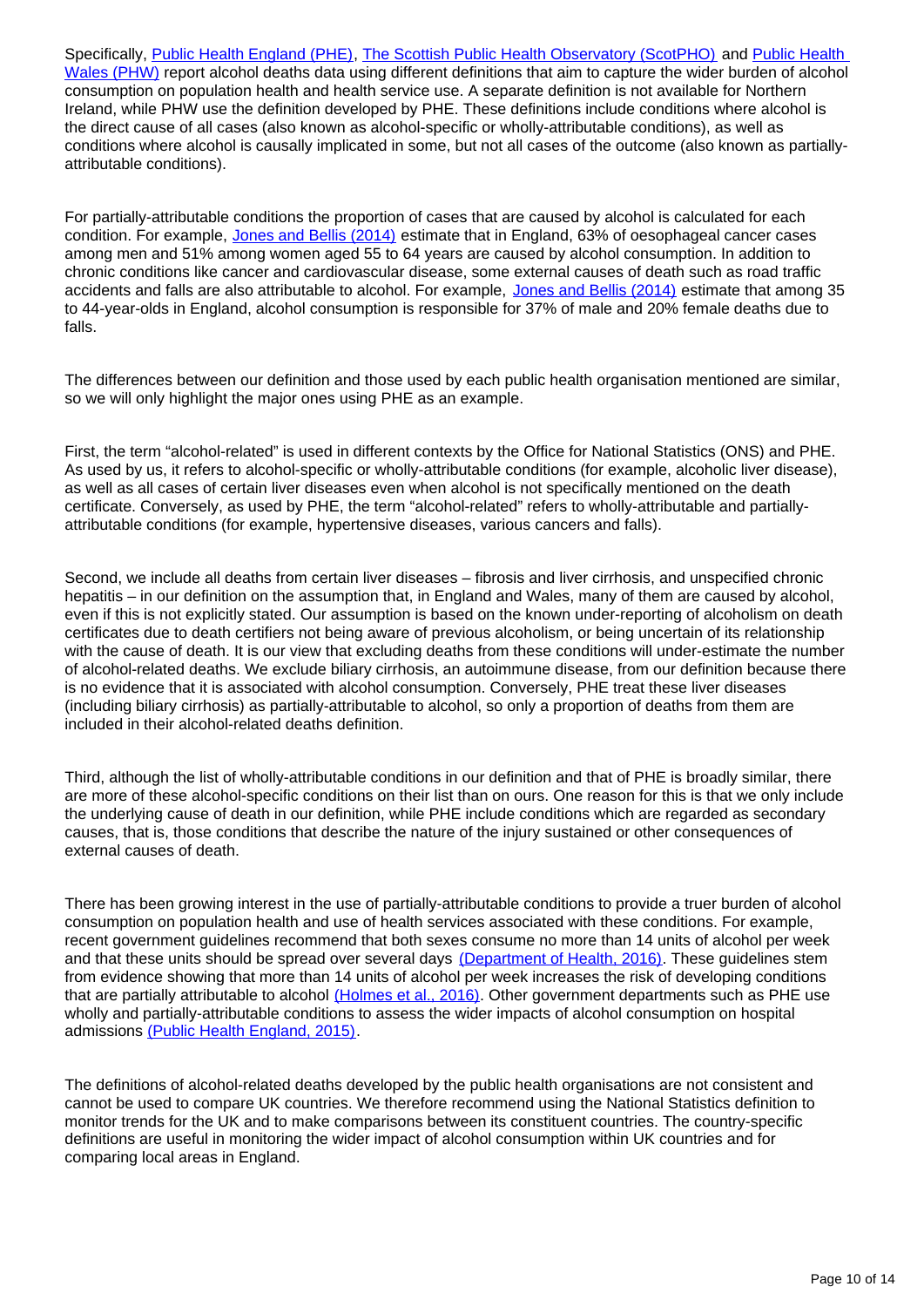## <span id="page-10-0"></span>**9 . Context and uses of these statistics**

The harmful effects of alcohol on the human body can be categorised as acute (immediate) or chronic (longerterm). Examples of acute effects include reduced co-ordination and lowered inhibitions, while chronic effects include [liver cirrhosis, heart disease and increased risk of developing liver, bowel and other forms of cancer](http://www.cancerresearchuk.org/cancer-info/healthyliving/alcohol/alcohol-and-cancer) (Cancer Research 2014). All types of alcoholic beverage (for example, beer, wine, spirits) increase the risk of certain cancers and recently it has been estimated that between 4 to 6% of new cancers in the UK are caused by alcohol consumption [\(COC, 2015\).](https://www.gov.uk/government/publications/consumption-of-alcoholic-beverages-and-risk-of-cancer)

In 2014, the UK consumed an average of 9.4 litres of alcohol per adult (defined as those aged 15 years and above; **[BBPA, 2015](http://www.beerandpub.com/industry-briefings/alcohol-consumption-data)**). Excessive drinking is estimated to result in approximately 3.3 million (5.9% of all deaths) deaths globally each year ([WHO, 2014\)](http://www.who.int/substance_abuse/publications/global_alcohol_report/msb_gsr_2014_1.pdf?ua=1). This is greater than, for example, the proportion of deaths from HIV /AIDS (2.8%), violence (0.9%) or tuberculosis (1.7%) ([WHO, 2014](http://www.who.int/substance_abuse/publications/global_alcohol_report/msb_gsr_2014_1.pdf?ua=1)). In England, alcohol misuse costs the National Health Service (NHS) around £3.5 billion per year ([House of Commons Health Committee, 2012](http://www.publications.parliament.uk/pa/cm201213/cmselect/cmhealth/132/132.pdf)).

Given the harmful effects of excessive alcohol consumption, there is widespread policy, professional and public interest in the prevalence of alcohol-related deaths in the UK. The main users of these statistics include the Department of Health and devolved government administrations, public health organisations and local government. The figures on alcohol-related deaths are used to monitor and develop policies to protect the health of the general public.

Most recently Public Health England published an evidence review of the public burden of alcohol and the effectiveness and cost-effectiveness of alcohol control policies ([Public Health England, 2016\)](https://www.gov.uk/government/uploads/system/uploads/attachment_data/file/583047/alcohol_public_health_burden_evidence_review.pdf). In this report ONS data on alcohol-related deaths are used extensively to report the impact alcohol has on deaths of working age individuals.

In January 2016, the government published new guidelines for alcohol consumption ([Department of Health, 2016](https://www.gov.uk/government/consultations/health-risks-from-alcohol-new-guidelines)) ), recommending that men and women should drink no more than 14 units of alcohol per week and that these units should be spread across several days. These new guidelines outline the government's commitment to protecting the population from serious health threats, helping people to live longer, healthier and more fulfilling lives. The Home Office's [Alcohol Strategy](https://www.gov.uk/government/publications/alcohol-strategy) (2012) initiated a consultation on banning multi-buy alcohol discounting in order to reduce the number of people drinking to harmful levels.

Non-government users of these statistics include non-profit organisations such as [Drinkaware](https://www.drinkaware.co.uk/) and [Addaction](http://www.addaction.org.uk/). These organisations use the statistics to raise awareness of the potential risks associated with excessive drinking habits, to target support services to groups at risk of experiencing adverse consequences of alcohol consumption and to inform public opinion and government policy. Many of these organisations have signed up as partners to the government's [Public Health Responsibility Deal](https://responsibilitydeal.dh.gov.uk/partners/) (Department of Health, 2014). Academics and researchers also use the statistics to investigate the cause and impacts of alcohol-related deaths.

These statistics are of interest to the general public. Local and national media report on alcohol-related death trends and geographical patterns and may comment on the effectiveness of current or proposed government policies.

This statistical bulletin presents figures for the UK, England and Wales, and English regions. Statistics for Scotland are also published by the [National Records of Scotland](http://www.nrscotland.gov.uk/) while those for Northern Ireland are published by the [Northern Ireland Statistics and Research Agency](http://www.nisra.gov.uk/).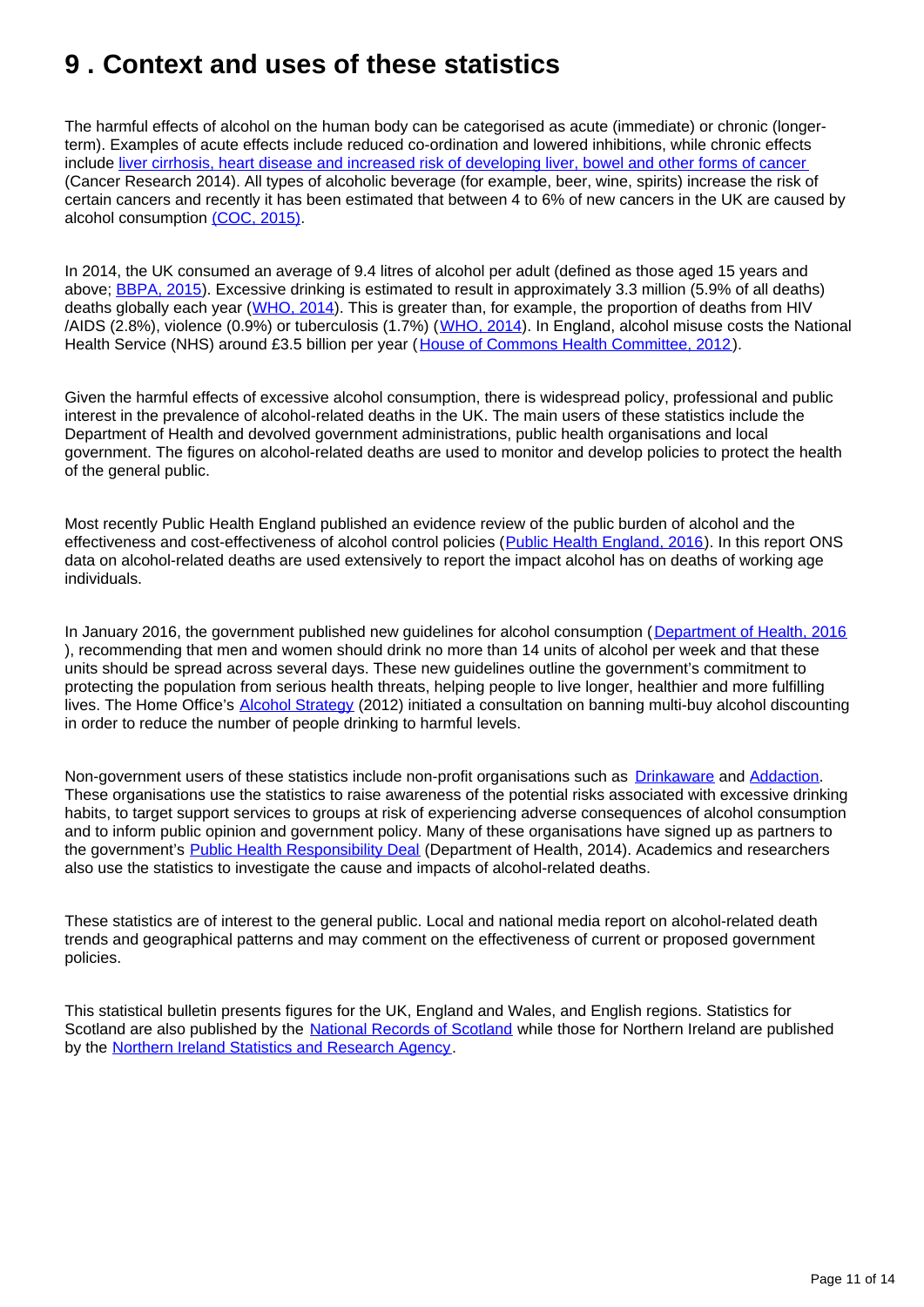## <span id="page-11-0"></span>**10 . Registration delays**

The information used to produce mortality statistics is based on the details collected when deaths are certified and registered. In England and Wales, deaths should be registered within 5 days of the death occurring, but there are some situations that result in the registration of the death being delayed. Deaths considered unexpected, accidental or suspicious will be referred to a coroner who may order a post mortem or carry out a full inquest to ascertain the reasons for the death.

In 2015, the average (median) time taken for a death to be registered in England and Wales was 6 days. The majority of alcohol-related deaths registered in 2015 also occurred in that year (92%). The average registration period for alcohol-related deaths in Scotland and Northern Ireland were 3 days and 6 days respectively.

### <span id="page-11-1"></span>**11 . References**

British Beer and Pub Association (BBPA) (2015). [Alcohol Consumption Data](http://www.beerandpub.com/industry-briefings/alcohol-consumption-data). [Accessed 20/01/2017]

Breakwell C, Baker A, Griffiths C, Jackson G, Fegan G and Marshall D (2007). [Trends and geographical](http://www.ons.gov.uk/ons/rel/hsq/health-statistics-quarterly/no--33--spring-2007/health-statistics-quarterly.pdf)  [variations in alcohol-related deaths in the United Kingdom, 1991-2004](http://www.ons.gov.uk/ons/rel/hsq/health-statistics-quarterly/no--33--spring-2007/health-statistics-quarterly.pdf) . Health Statistics Quarterly 33, 6-22. [Accessed 20/01/2017]

Cancer Research (2014). [Alcohol and Cancer](http://www.cancerresearchuk.org/cancer-info/healthyliving/alcohol/alcohol-and-cancer). [Accessed 18/1/2017]

Committee on Carcinogenicity of Chemicals in Food, Consumer Products and the Environment (COC) (2015) [Statement on the consumption of alcoholic beverages and risk of cancer](https://www.gov.uk/government/publications/consumption-of-alcoholic-beverages-and-risk-of-cancer). [Accessed 13/01/2017]

Department of Health (2016). UK Chief Medical Officers' Alcohol Guidelines Review: summary of the proposed [new guidelines](https://www.gov.uk/government/consultations/health-risks-from-alcohol-new-guidelines). [Accessed 20/01/2017]

Department of Health (2014). [Public Health Responsibility Deal](https://responsibilitydeal.dh.gov.uk/partners/). [Accessed 20/01/2017]

Erskine S, Maheswaran R, Pearson T and Gleeson D (2010). [Socioeconomic deprivation, urban-rural location](http://www.sciencedaily.com/releases/2010/05/100527101100.htm)  [and alcohol-related mortality in England and Wales](http://www.sciencedaily.com/releases/2010/05/100527101100.htm). BMC Public Health, 10:99. [Accessed 18/01/2017]

Fone D, Farewell D, White J, Lyons R and Dunstan F (2013). S[ocioeconomic patterning of excess alcohol](http://bmjopen.bmj.com/content/3/4/e002337.full)  [consumption and binge drinking: a cross-sectional study of multilevel associations with neighbourhood deprivation](http://bmjopen.bmj.com/content/3/4/e002337.full) . British Medical Journal, 3:4. [Accessed 17/12/2017]

Holmes J, Angus C, Buykx P, Ally A, Stone T, Meier P and Brennan A (2016). Mortality and morbidity risks from alcohol consumption in the UK: Analyses using the Sheffield Alcohol Policy Model (v,2.7) to inform the UK Chief [Medical Officers' review of the UK lower risk drinking guidelines](http://www.shef.ac.uk/polopoly_fs/1.538671!/file/Drinking_Guidelines_Final_Report_Published.pdf) . [Accessed 18/01/2017]

Home Office (2012). [Alcohol Strategy](https://www.gov.uk/government/publications/alcohol-strategy). [Accessed 20/01/2017]

House of Commons Health Committee (2012). [Government's Alcohol Strategy](http://www.publications.parliament.uk/pa/cm201213/cmselect/cmhealth/132/132.pdf) [Accessed 18/01/2017]

Jones L and Bellis M (2014). [Updating England-Specific Alcohol-Attributable Fractions.](http://www.cph.org.uk/publication/updating-england-specific-alcohol-attributable-fractions/) [Accessed 17/01/2017]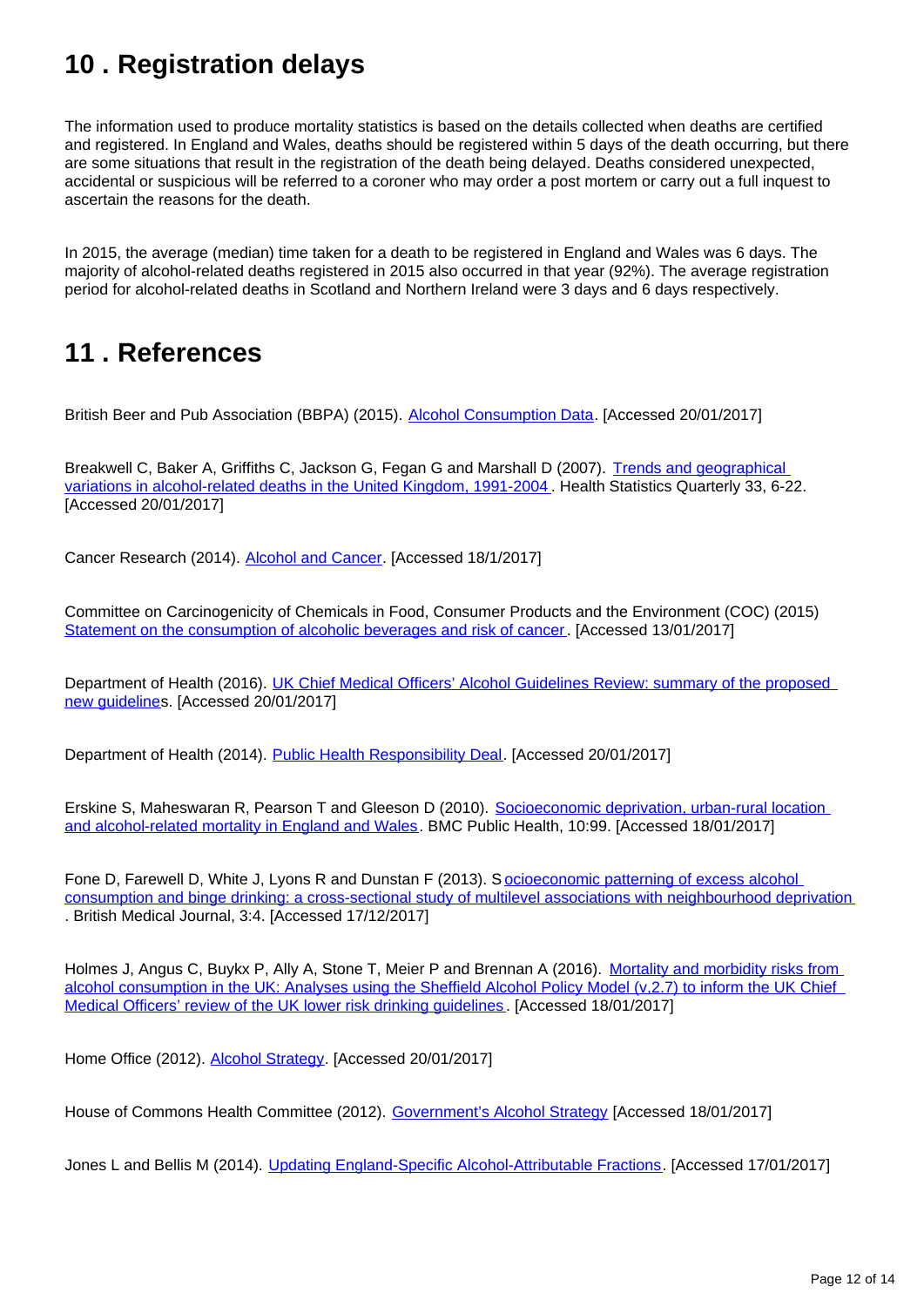Jones L Bates J McCoy E and Bellis M (2015). Relationship between alcohol-attributable disease and [socioeconomic status, and the role of alcohol consumption in this relationship: a systematic review and meta](http://bmcpublichealth.biomedcentral.com/articles/10.1186/s12889-015-1720-7)[analysis](http://bmcpublichealth.biomedcentral.com/articles/10.1186/s12889-015-1720-7). BMC Public Health 15, 400 [Accessed 31/01/2017]

Office for National Statistics (2016) '[Adult Drinking Habits in Great Britain: 2014](https://www.ons.gov.uk/peoplepopulationandcommunity/healthandsocialcare/drugusealcoholandsmoking/bulletins/opinionsandlifestylesurveyadultdrinkinghabitsingreatbritain/2014)' [Accessed 17/01/2017]

Public Health England (2006). [Alcohol consumption in adults](http://www.apho.org.uk/resource/item.aspx?RID=25182) [Accessed 17/01/2017]

Public Health England (2016). 'The Public Health Burden of Alcohol and the Effectiveness and Cost-effectiveness [of Alcohol Control Policies: An evidence review'](https://www.gov.uk/government/uploads/system/uploads/attachment_data/file/583047/alcohol_public_health_burden_evidence_review.pdf) [Accessed on 17/01/2017]

World Health Organisation (2014). [Global Status Report on Alcohol and Health 2014](http://www.who.int/substance_abuse/publications/global_alcohol_report/msb_gsr_2014_1.pdf?ua=1). [Accessed 18/01/2017]

### <span id="page-12-0"></span>**12 . Links to related statistics**

[Deaths related to drug poisoning in England and Wales: 2015 registrations](https://www.ons.gov.uk/peoplepopulationandcommunity/birthsdeathsandmarriages/deaths/bulletins/deathsrelatedtodrugpoisoninginenglandandwales/2015registrations)

[Adult drinking habits in Great Britain: 2014](https://www.ons.gov.uk/peoplepopulationandcommunity/healthandsocialcare/drugusealcoholandsmoking/bulletins/opinionsandlifestylesurveyadultdrinkinghabitsingreatbritain/2014)

### <span id="page-12-1"></span>**13 . User-requested data**

Special extracts and tabulations of alcohol-related death (and other causes of mortality) data for England and Wales are available to order for a charge (subject to legal frameworks, disclosure control, resources and agreement of costs, where appropriate). Such requests or enquiries should be made to:

Mortality Analysis Team, Life Events and Population Sources Division Office for National Statistics Government Buildings Cardiff Road Newport South Wales NP10 8XG

Tel: +44 (0)1633 456736 Email: mortality@ons.gsi.gov.uk

Our [charging policy](https://www.ons.gov.uk/aboutus/whatwedo/statistics/publicationscheme) is available on our website.

### <span id="page-12-2"></span>**14 . Quality and methodology**

The Alcohol-related deaths **Quality and Methodology Information** document contains important information on: